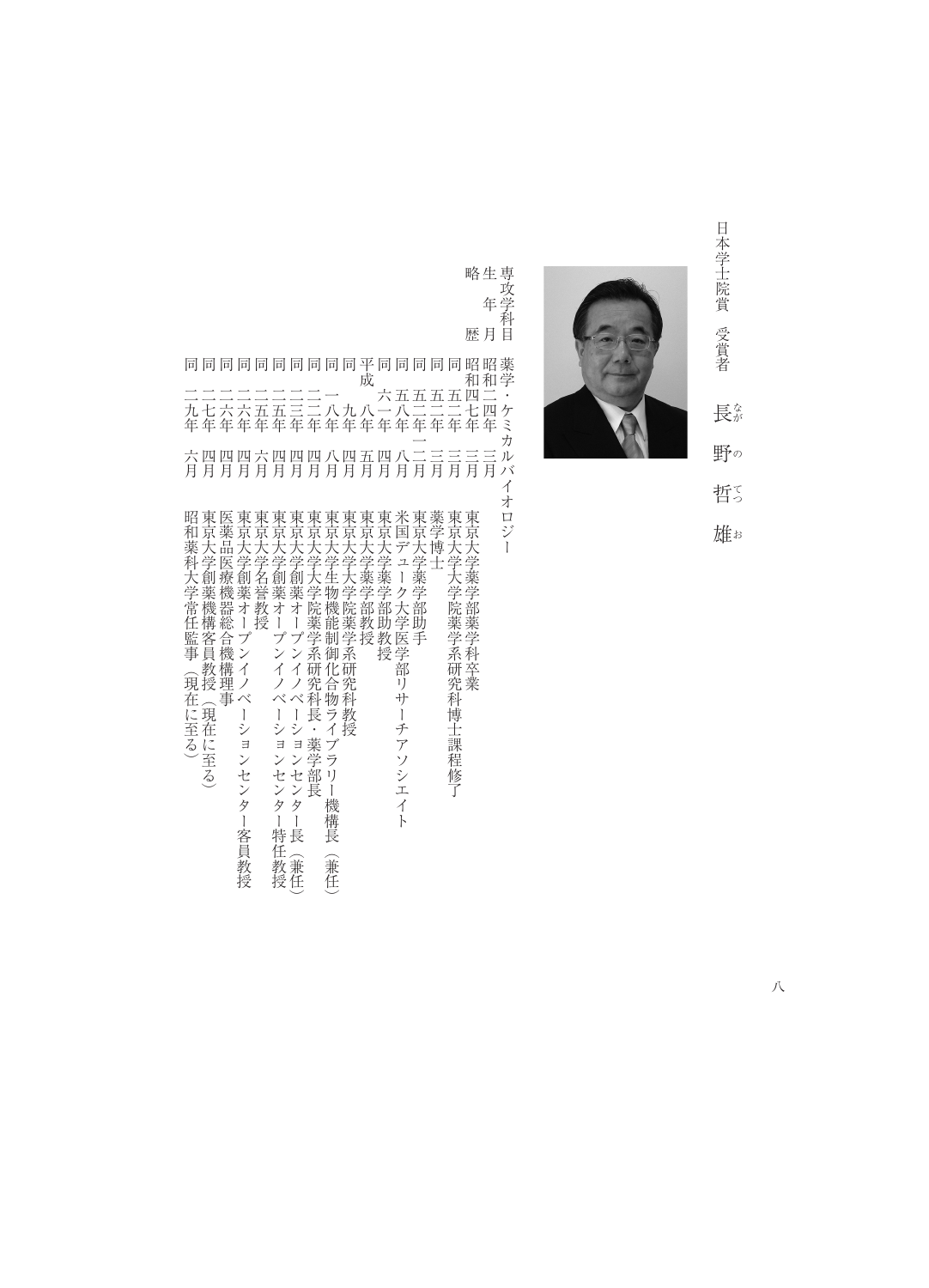| 原<br>理の<br>解<br>明およびバイオイメージング           |
|-----------------------------------------|
| の<br>応<br>用<br>に<br>関する研究」<br>に対する授賞    |
| 審<br>査要旨                                |
|                                         |
| 現代の生命科学研究において、生細胞あるいは生体組織からその           |
| ままの状態で酵素や受容体等の生理活性分子を細胞内小器官などの          |
| 場所を特定して時々刻々の活性変化を捉える事は生理活性分子の機          |
| 能解析に不可欠な技術<br>(バイオイメージング技術)になっている。      |
| 長<br> 野哲雄氏の業績は、このバイオイメージング分野がまだ揺籃期に     |
| あった一五年前に非常に重要な発見を行い、この分野の発展に大き          |
| く寄与した事である。具体的には、蛍光の発光強度を制御できる新          |
| たな原理を発見し、その原理をバイオイメージングプロー<br>ブに応用      |
| Ļ<br>種<br>々のプローブ開発に成功した。これらのイメージングプロー   |
| ブは<br>世界中の研究者に利用され、<br>蛍光タンパク質 GFPとともにバ |
| イオイメージング研究の隆盛につながっている。                  |
|                                         |

部位」が基底状態に戻る時(緩和過程)に生じる発光である。しか フルオレセインとその誘導体の間で蛍光強度に大きな違いがあり、 ブを開発した。 ンゼン部位」から一電子移動するものがある。その誘導体の場合、 し、フルオレセイン誘導体の中には励起状態の「蛍光団部位」に「ベ 分けて考える事ができる。蛍光は光照射により励起された「蛍光団 光発光の観点から化学構造を「蛍光団部位」と「ベンゼン部位」に これが PeT 機構に基づく事を明らかにした。フルオレセインは蛍 光励起、高い水溶性などの優れた特性を有している。長野氏はこの 説明する。フルオレセインは高い蛍光量子収率(蛍光強度)、可視 に適用できる原理で、これに基づいて多種類のイメージングプロー 的蛍光化合物であるフルオレセインのみならず、全ての蛍光化合物 「蛍光団部位」は通常(フルオレセイン)とは異なる緩和過程を経 「地元」は通常には通常には通常には通常には通常による緩和過程を経ている。 このような いちょうかん PeT 機構による蛍光強度の制御についてフルオレセインを用いて て基底状態に戻り無蛍光となる。これが ンゼント かいきょう こうしゅうしゅ こうしゅうしゅ こうしゅうしゅ あいしゅうしゅ し、 フルオレセイン 「蜈蚣」 こんしゃ 「ビール」 こ 「ヴルオレセイン」 に 「ヴルオレセイン」 しゅうしょう 。<br>第一位 → 最後は、1980年(1980年)に生じる第一位、1980年(1980年)に生じる発光である。しかし、1980年(1980年)に生じる発光である。しかし、1980年(1980年)に生じる発光である。しかし、19 かけで きょうしゅう きょうしゅう しゅうしゅう しゅうしゅう しゅうしゅう しゅうしゅう しゅうしゅう しゅうしゅう しゅうしゅう しゅうしゅう しゅうしゅう しゅうしゅう しゅうしゅう 光発光の観点から化学構造を「蛍光団部位」と「ベンゼン部位」に **こんじょう しょうかん** フルオレセインともに大きな違いがあり、その誤りをおとることをおとることをおとることをおとることをおとることをおとることをおとることをおとることをおとることをおとることをおとることをおとることをおとるこ 光励起、高い水溶性などの優れた特性を有している。長野氏はこの 説明する。フルオレセインは高い蛍光量子収率(蛍光強度) 、可視 に、これに基づいてある。それに基づいてある原理で、これに基づいてある。それに基づいてある。それに基づいてある。それに基づいて参補類のイメージングプロールである。 的蛍光化合物であるフルオレセインのみならず、全ての蛍光化合物 光誘起電子移動(Photoinduced electron Iransfer: PeT)機構は代表 光誘起電子移動(**P ( hotoinduced** 機構による蛍光強度の制御についてフルオレセインを用いて 一体の アクセス アクセス かんしょう アクセス かんしょう アクセス かんしゅう アクセス かんしゅう アクセス かんしゅう アクセス かんしゅう アクセス Photoinduced electron Transfer: PeT**electron Transfer: PeT**PeT **) 機構の発見** 機構である() 機構は代表 a-PeT

移動する過程もある事を見出した(

移動する過程もある事を見出した (d-PeTと命名)。

**。** 

○ 。また、この一電子の「岐北団」に「岐北団」に「岐北団」が「岐北団」と「岐北団」に「岐北団」と「岐北団」と「岐北団」と「岐北団」と「岐北団」と「岐北団」と「岐北団」と「岐北団」と「岐北団」と「岐北団

命名)。また、逆に「ベンゼン部位」に「蛍光団部位」から一電子

 $\overline{C}$ コ ロックス しゅうしゅう しゅうしゅう しゅうしゅう しゅうしゅう しゅうしゅう しゅうしゅう しゅうしゅう しゅうしゅう しゅうしゅう しゅうしゅう しゅうしゅう しゅうしゅうしゅう

薬学博士長野哲雄氏の「蛍光特性制御

薬学博士長野哲雄氏の「蛍光特性制御

**1**

蛍光発光強度を制御できる新原理:光誘起電子移動

**蛍光発光強度を制御できる新原理:光誘起電子移動**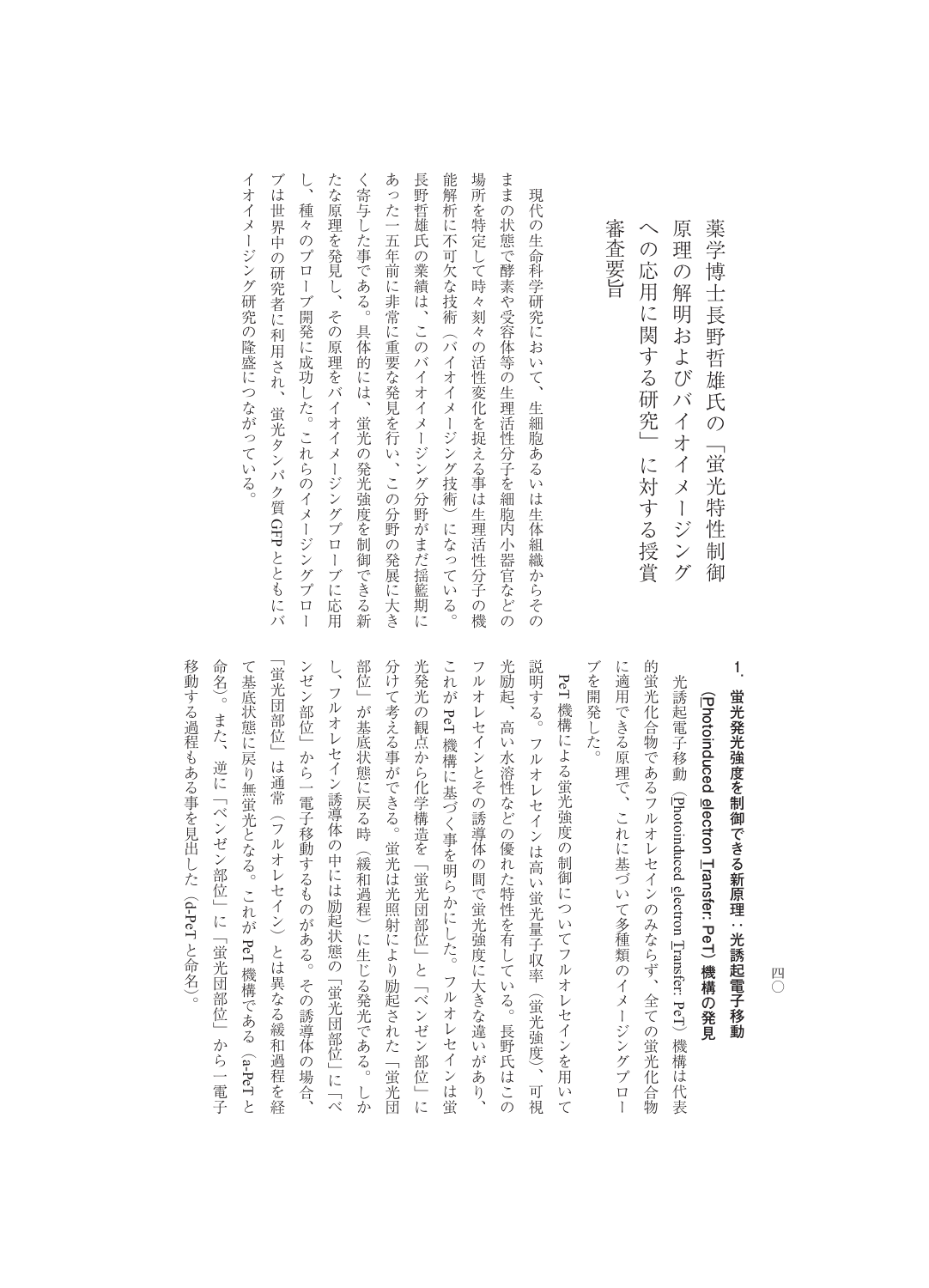ラジキニンなどの刺激に対応して生成する NO を捉える事ができ 設計ができるようになった。 光強度を制御できる道を切り開き、これにより蛍光プローブの分子  $\frac{2}{c}$ 強度変化は PeT機構に基づく)。 途上で前述の PeT 機構が発見されたものである。 として捉える事を目的にプローブの開発研究を開始した。その研究 める事と同時にその不安定ラジカル種 NO を生体からイメージング あるいは窒素酸化種かで議論があった。この EDRF の本体を見極 **2** 有/無を起こす事ができるかについて検討し、その結果論理的に蛍 ら詳細に解析し、蛍光化合物をどのように化学修飾すれば、蛍光の ことで約二三〇倍の大きな蛍光強度の増大を引き起こす (この蛍光 る。世界中でこのラジキニンなどの刺激に対応して生成するこうしょう こうしょう こうしょう ことで約二三〇倍の大きな蛍光強度の増大を引き起こす(この蛍光 た。このにんじん 的NO 途上で前述の として、その研究を開始した。その研究を開始した。その研究を開始した。その研究を開始した。その研究を開始した。その研究を開始した。その研究を開始した。 める事と同時にその不安定ラジカル種あるいは、このような、このような、このような、このような、このような、このような、このような、このような、このような、このような、このような、このような、このような、このような、このような、このような 設計ができるようになった。 光強度を制御できる道を切り開き、これにより蛍光プローブの分子 **有/無を起こす事ができるかについて検討し、その結果論理的には増加し、その結果論理的には増加し、その結果論理的には増加し、その結果論理的には増加し、その結果論理的には増加し、その結果論理的には増加し、その結果論理的には増加し、** 音楽には はいしゃ ちょうしゃ しゅうしゅ しゅうしゅう しゅうしゅう しゅうしゅう しゅうしゅう しゅうしゅう しゅうしゅう しゅうしゅう しゅうしゅう しゅうしゅう 長野氏は緻密な研究を展開した結果、世界で初めて高感度・特異 長野氏はこの PeT機構を分子軌道計算、 一〇年以上前に、 長野氏は緻密な研究を展開した結果、世界で初めて高感度・特異 蛍光特性制御原理の生命科学への応用 **.蛍光特性制御原理の生命科学への応用** 一つの「血管内皮血管弛緩」ということがある。 このことは、血管内皮血管弛緩因子には、血管内皮血管弛緩因子には、血管内皮血管弛緩因子には、血管からは血管からない血管からない。 しょう バイオイメージングプローブ(NO 機構に基づく) 。血管内皮細胞などの生細胞中でブ NO 機構が発見されたものである。 EDRF - 地球の - 地球の - 地球の - 地球の - 地球の - 地球の - 地球の - 地球の - 地球の - 地球の - 地球の - 地球の - 地球の - 地球の - 地球の - 地球の - 地球の - 地球の - 地球の - 地球の プローブは汎用され、ウニ受精時のDAF-2こうしょう こうしょう 血管内皮細胞などの生細胞中でブ )は、ほぼ無線がある。 ( )は、ほぼ無線がある。 ( )は、ほぼ無線がある。 ( )は、ほぼ無線がある。 ( )は、ほぼ無線がある。 ( )は、ほぼ無線がある。 ( )は、ほぼ無線がある。 ( )は、ほぼ無線がある。 NO DAF-2では、 このことは、 このことは、 このことは、 このことは、 このことは、 このことは、 このことは、 このことは、 このことは、 このことは、 このことは、 このことは、 このことは、 このことは、 このことは、 このことは、 このことは、 このことは、 このことは、 このことは、 このことは、 このことは、 このことは、 このことは、 このことは、 このことは、 このことは、 このことは、 このことは、 このことは、 このことは、 電気化学、分光学等か を生体からイメージング EDRFDCl-DA Calとき きょうしょう こうしょう こうしゃ アイ・プレーター しょうしゃ かんきょう かんきょう かんきょう かんきょう かんきょう かんきょう かんきょう かんきょう かんきょう かんきょう かんきょう NO )の本体がの体を見る という こうしゃ こうしゃ こうしゃ こうしゃ こうしゃ かんきょう かんきょう かんきょう かんきょう かんきょう かんきょう かんきょう かんきょう かんきょう かんきょう かんきょう かんきょう NO )の開発

> Research Highlights として取り上げられた。 で興味ある報告を可能にし、Nature Methods (二〇〇九年) で Research Highlights で興味ある報告を可能にし、NO  $Ca^{2+}$ としては、この中に取り出げられた。 との関連、神経系でのNature Methods神経系での NO の作用解析など (一つ) ニュー・コーヒー ニュー・エー・エー しゅうしょう こうしょう

に成功し、一四種類のプローブについては市販している。 ナーゼなどの各種酵素活性等を捉える四○種以上のプローブの開発 虚血による低酸素状態、ガラクトシダーゼ・グルコシダーゼ・キ には、このプローブについては市販している。このプローブについては市販している。 ナーゼなどの各種酵素活性等を捉える四〇種以上のプローブの開発 たちには、ガラクトシダーゼ・グルコシダーゼ・グルコシダーゼ・グルコシダーゼ・グルコシダーゼ・グルコシダーゼ・グルコシダーゼ・グルコシダーゼ・グルコシダーゼ・グルコシダーゼ・ゲーム その後、長野氏は、現在までに NOだけではなく、各種活性酸素 その後、 長野氏は、 長野氏は、 長野氏は、 長野氏は しょうしょう いち おおお あいしょう あいしゅう こうしゃ こうしゃ こうしゃ こうしゃ こうしゃ アルバー・エンジン しゅうしゃ しゅうしゃ かんしゅう しゅうしゅう しゅうしゅう しゅうしゅう しゅうしゃ

## **3** 蛍光プローブの創薬研究への応用 **.蛍光プローブの創薬研究への応用**

NO

医薬品候補化合物を取得している。 在までに二〇を超える創薬研究テーマの HTS に用いられ、 として導出に成功している。独自に分子設計した蛍光プローブは現 索を目的とした大規模スクリーニング (HTS) に利用し、 用で、標的分子を制御する化合物探索において一次スクリーニング のヒット化合物の獲得に成功し、大手製薬企業へ腎臓病治療候補薬 んの転移/浸潤などの疾患と関係するオートタキシンの阻害剤の探 の段階から特異的化合物を取得できる優位性を持つ。 在までに二〇を超える創薬研究テーマの としては、その他に分子設計した。 その他に分子認証している。 独自に分子設計した鉄光プローブは、その他に分子設計した鉄光プローブは、その他に分子設計した鉄光プローブは、その他に分子設計した鉄光プローブ し、大手製薬の優先には、大手製薬の優先には、大手製薬の優先によっている。 しゅうしゅう しゅうしゅう しゅうしゅう しゅうしゅう しゅうしゅう しゅうしゅう しゅうしゅう しゅうしゅう 索を目的とした大規模スクリーニング( 人の振り/装置/March 2012年/1022年/1022年/1022年/1022年/1022年/1022年/1022年/1022年/1022年/1022年/1022年/1022年/1022年/1022年/1022年 の段階から特異的化合物を取得できる優位性を持つ。血管新生、が 用で、標的分子を制御する化合物探索において一次スクリーニング 蛍光の有/無の変換を原理とした蛍光プローブは創薬研究にも有 蛍光の有/無の変換を原理とした蛍光プローブは創薬研究にも有 )に利用し、高選択性 に用いられ、複数の 血管新生、 高選択性 複数 が

長野氏は現在までに四五〇報を超える学術論文を発表している。 長野氏は現在までに四五〇報を超える学術論文を発表している。 医薬品係 エストライト こうしょう こうしゃ しゅうしゅう しゅうしゅう しゅうしゅう しゅうしゅう しゅうしゅう しゅうしゅう しゅうしゅう しゅうしゅう しゅうしゅう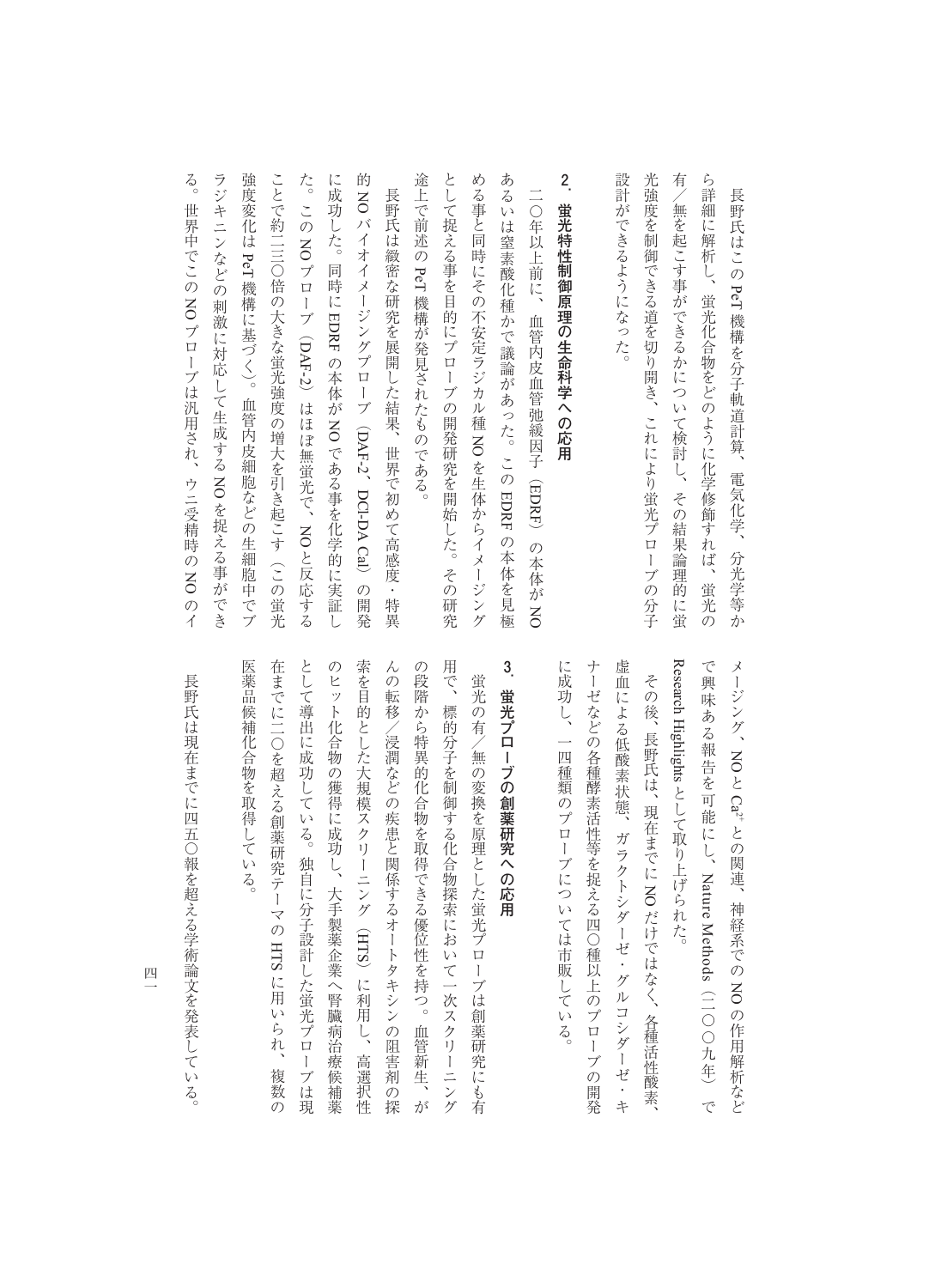| 高被引用論文も多く、論文の総被引用回数は二○、○○○回を超え、                                                                                                                                                                                                                                                        |
|----------------------------------------------------------------------------------------------------------------------------------------------------------------------------------------------------------------------------------------------------------------------------------------|
| 開発したプローブが生命科学分野で重要な役割を果たしていること                                                                                                                                                                                                                                                         |
| を示している。                                                                                                                                                                                                                                                                                |
| 長野氏はバイオイメージング研究を通じて新研究領域である「ケ                                                                                                                                                                                                                                                          |
| ミカルバイオロジー」の発展にも貢献し、その業績は高く評価され                                                                                                                                                                                                                                                         |
| ており、紫綬褒章、上原賞、島津賞など数多くの賞を受賞している。                                                                                                                                                                                                                                                        |
| 主要な著書・論文の目録                                                                                                                                                                                                                                                                            |
| 総説                                                                                                                                                                                                                                                                                     |
| T.<br>Nagano, I and Yoshimura, T. Bioimaging of nitric oxide. Chem. Rev., 102;<br>1235-1269, 2002                                                                                                                                                                                      |
| Z.<br>Methods, 8; 642–645, 2011.<br>Ueno, T and $\overline{N}$ agano, T: Fluorescent probes for sensing and imaging. Nat.                                                                                                                                                              |
| 原著論文:                                                                                                                                                                                                                                                                                  |
| 1. Kojima, H, Nakatsubo, N, Kikuchi, K, Kawahara, S, Kirino, Y, Nagoshi, H,<br>Hirata, Y, and $\frac{\mathbf{N} \cdot \mathbf{q} \cdot \mathbf{q}}{\mathbf{N} \cdot \mathbf{q} \cdot \mathbf{q} \cdot \mathbf{n} \cdot \mathbf{q}}$ . Detection and imaging of nitric oxide with novel |
| fluorescent indicators: diaminofluoresceins. $Anal.$ Chem., 70; 2446-2453,<br>8661                                                                                                                                                                                                     |
| Ņ.<br>Kojima, H, Urano, Y, Kikuchi, K, Higuchi, T, Hirata, Y, and Nagamo, T. Fluo-                                                                                                                                                                                                     |

- 。<br>[古
- . Kojima, H, Nakatsubo, N, Kikuchi, K, Kawahara, S, Kirino, Y, Nagoshi, H, : Detection and imaging of nitric oxide with novel , 70; 2446–2453, le with novel 2446-2453 Nagoshi, H.
- rescent indicators for imaging nitric oxide production. Angew. Chem. Int. Ed. 38; 3209-3212, 1999 rescent indicators for imaging nitric oxide production. 38; 3209–3212, 1999. *Angew. Chem. Int. Ed.***Nagano, Tano, T**: Fluo-

,

 $\ddot{\omega}$ 3. Setsukinai, K, Urano, Y, Kakinuma, K, Majima, HJ, and Setsukinai, K, Urano, Y, Kakinuma, K, Majima, HJ, and Nagano, T: Developcies and distinguish specific species. J. Biol. Chem., 278; 3170-3175, 2003 ment of novel fluorescence probes that can reliably detect reactive oxygen spement of novel fluorescence probes that can reliably detect reactive oxygen species and distinguish specific species. *J. Biol. Chem.*, 278; 3170–3175, 2003. **Nagano, T**

> $4.$ 4. Miura, T, Urano, Y, Tanaka, K, Miura, T, Urano, Y, Tanaka, K, Nagano, I, Ohkubo, K, and Fukuzumi, S: Ra-8666-8671, 2003 in-based probes by photoinduced electron transfer. J. Am. Chem. Soc., 125; tional design principle for modulating fluorescence properties of fluoresce-8666–8671, 2003. in-based probes by photoinduced electron transfer. tional design principle for modulating fluorescence properties of fluoresce-**Nagano, T**, Ohkubo, K, and Fukuzumi, S: Ra-*J. Am. Chem. Soc.*

 $\tilde{\mathcal{L}}$ 5. Gabe, Y, Urano, Y, Kikuchi, K, Kojima, H, and Gabe, Y, Urano, Y, Kikuchi, K, Kojima, H, and Nagano, I: Highly sensitive Am. Chem. Soc., 126; 3357-3367, 2004. fluorescence probes for nitric oxide based on boron dipyrromethene chromo-*Am. Chem. Soc.*phore―fluorescence probes for nitric oxide based on boron dipyrromethene chromo-Rational design of potentially useful bioimaging fluorescence probe. *J.*  , 126; 3357–3367, 2004. **Nagano, T**: Highly sensitive

- $\circ$ 6. Ueno, T, Urano, Y, Setsukinai, K, Takakusa, H, Kojima, H, Kikuchi, K, Ohku-Ueno, T, Urano, Y, Setsukinai, K, Takakusa, H, Kojima, H, Kikuchi, K, Ohku-2004. bo, K, Fukuzumi, S, and Nagano, T. Rational principles for modulating fluorescence properties of fluorescein. J. Am. Chem.  $Soc, 126, 14079-14085$ rescence properties of fluorescein. bo, K, Fukuzumi, S, and **Nagano, T***J. Am. Chem. Soc.*: Rational principles for modulating fluo-, 126; 14079–14085,
- 7. Sasaki, E, Kojima, H, Nishimatsu, H, Urano, Y, Kikuchi, K, Hirata, Y, and Na-7. Sasaki, E, Kojima, H, Nishimatsu, H, Urano, Y, Kikuchi, K, Hirata, Y, and their application to isolated organs. J. Am. Chem. Soc., 127; 3684-3685, 2005 **gano, T**: Highly sensitive near-infrared fluorescent probes for nitric oxide and their application to isolated organs. *J. Am. Chem. Soc.*: Highly sensitive near-infrared fluorescent probes for nitric oxide and , 127; 3684–3685, 2005.
- $\infty$ 8. Urano, Y, Kamiya, M, Kanda, K, Ueno, T, Hirose, K, and Urano, Y, Kamiya, M, Kanda, K, Ueno, T, Hirose, K, and  $N$ agano, T: Evolu*tion of fluorescein as a platform for finely tunable fluorescence probes. J. Am* Chem. Soc., 127; 4888-4894, 2005 *Chem. Soc.*tion of fluorescein as a platform for finely tunable fluorescence probes. , 127; 4888–4894, 2005. **Nagano, T**
- $\mathfrak{S}$ 9. Komatsu, K, Kikuchi, K, Kojima, H, Urano, Y, and gional distribution of synaptically released Zn<sup>2+</sup> in hippocampal slices. J. Am. sensor molecules with various affinities for Zn<sup>2+</sup>, revealing dynamics and re-Komatsu, K, Kikuchi, K, Kojima, H, Urano, Y, and  $N_{\text{aganno}}$ , T: Selective Zinc Chem. Soc., 127; 10197-10204, 2005. *Chem. Soc.*gional distribution of synaptically released Zn2+ in hippocampal slices. sensor molecules with various affinities for Zn2+, revealing dynamics and re-, 127; 10197–10204, 2005. **Nagano, T**: Selective Zinc
- $\overline{10}$ 10. Yogo, T, Urano, Y, Ishitsuka, Y, Maniwa, F, and and photostable photosensitizer based on BODIPY chromophore. J. Am. Chem Yogo, T, Urano, Y, Ishitsuka, Y, Maniwa, F, and Nagano, I: Highly efficient Soc., 127; 12162-12163, 2005 and photostable photosensitizer based on BODIPY chromophore. *J. Am. Chem.*  , 127; 12162–12163, 2005. **Nagano, T**: Highly efficient
- $\Box$ 11. Kiyose, K, Kojima, H, Urano, Y, and Kiyose, K, Kojima, H, Urano, Y, and  $\overline{N}$ agano, T: Development of a ratiometric chromophore. J. Am. Chem. Soc., 128; 6548-6549, 2006. fluorescent Zinc ion probe in near-infrared region, based on tricarbocyanine chromophore. fluorescent Zinc ion probe in near-infrared region, based on tricarbocyanine *J. Am. Chem. Soc.*, 128; 6548–6549, 2006. : Development of a ratiometric